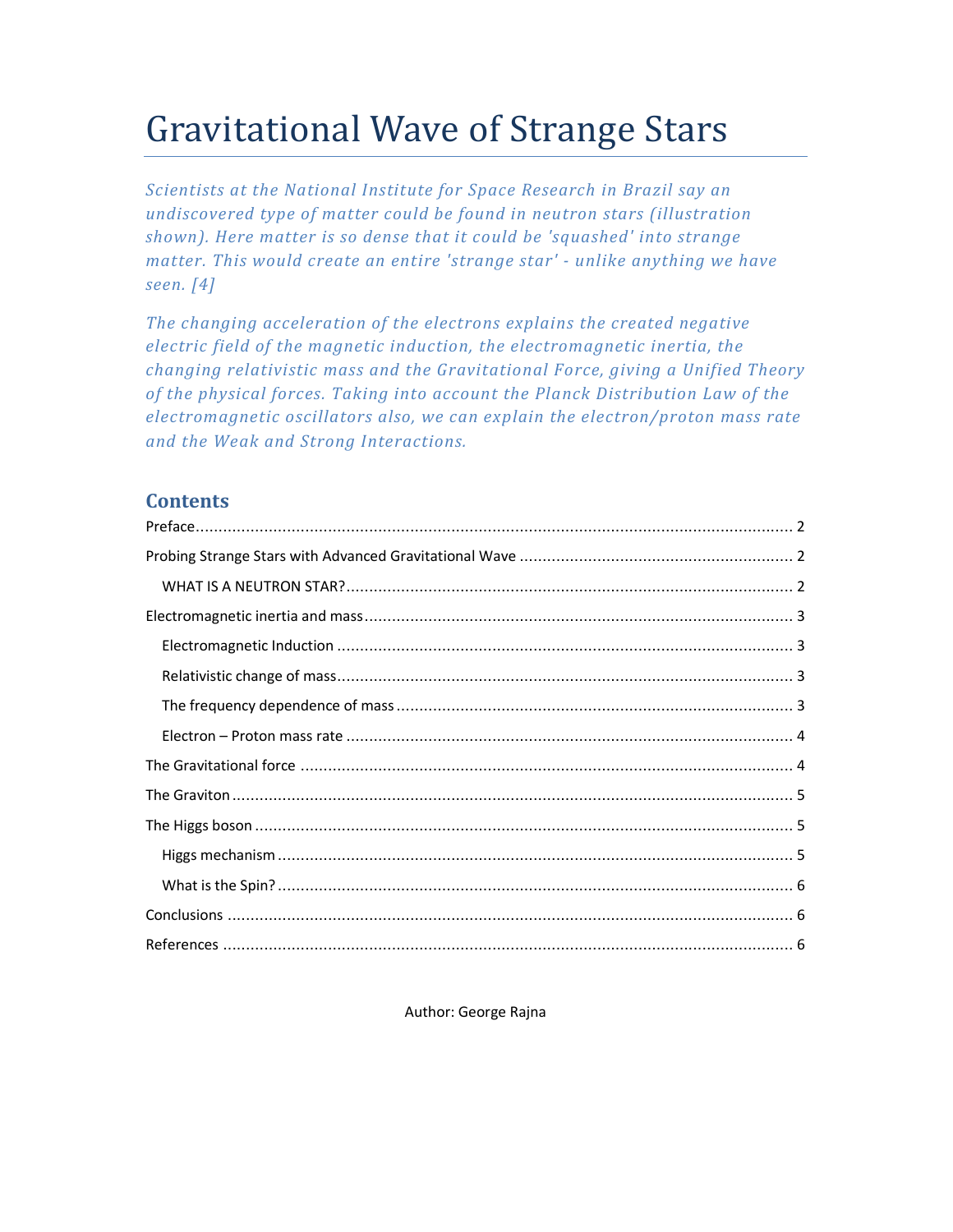## **Preface**

Today the most popular enigma is the gravitational force after founding the Higgs boson experimentally. Although the graviton until now is a theoretical particle, its existence is a necessary basis of the Quantum Gravitation and the Theory of Everything.

The electromagnetic origin of mass gives an explanation of the inertia, the relativistic change of mass and also the gravitational force.

# **Probing Strange Stars with Advanced Gravitational Wave**

The only known way to find strange matter at the moment would be to confirm its existence within neutron stars. On Earth, it is currently impossible to directly observe strange matter, even in places like the Large Hadron Collider at Cern in Switzerland. Pictured is the Large Hadron Collider Beauty experiment (LHCb).

 'As its name says, a neutron star is a star made up of neutrons - which are made up of two down and one up quarks,' Dr Moraes continued.

'It is a star of very high density and rapid rotation rate. Most of them have masses close to 1.3-1.4 solar masses.'

Most matter we see comes in two 'flavours', made up of just two types of fundamental particles - up and down quarks.

## **WHAT IS A NEUTRON STAR?**

When the core of a massive star undergoes gravitational collapse at the end of its life, protons and electrons are literally scrunched together, leaving behind one of nature's most wondrous creations: a neutron star.

Neutron stars cram roughly 1.3 to 2.5 solar masses into a city-sized sphere perhaps 12 miles (20 kilometers) across.

Matter is packed so tightly that a sugar-cube-sized amount of material would weigh more than 1 billion tons, about the same as Mount Everest.

But in these extreme conditions a rare type of three-flavour matter, made of up, down and strange quarks, could be being created.

This is what strange matter would be. And Dr Moraes says, if the neutron star is massive enough and rotating at a fast enough speed, the entire star could be made of this matter.

The star would be much smaller and lighter than a neutron star. For example, a neutron star with a mass 0.2 times that of the sun would have a radius greater than nine miles (15km), but a strange star of the same mass would be less than a third the size.

One of the implications of the theory, if true, would be that there might be more types of matter in the universe than we know of.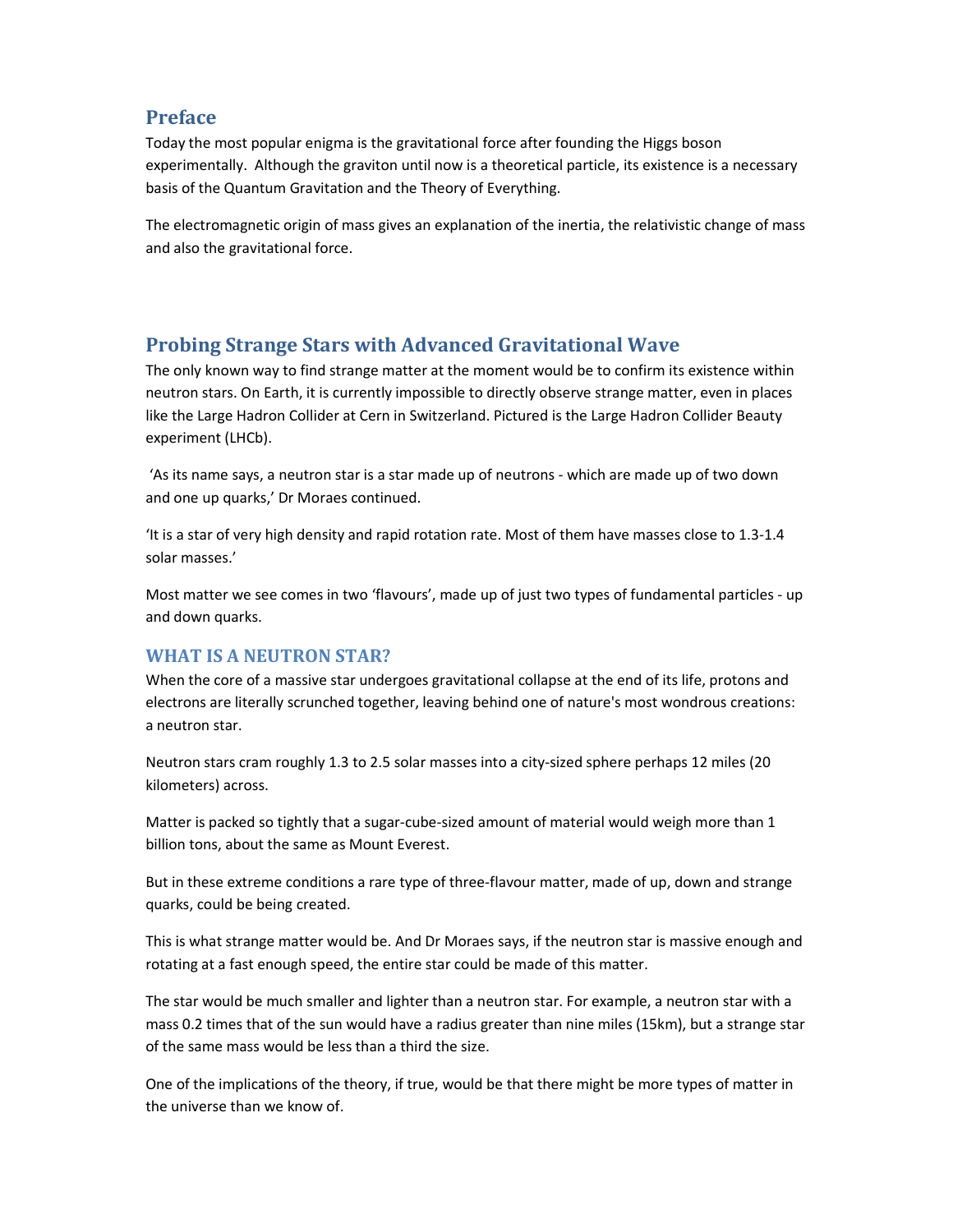Dr Moraes says, as we cannot observe individual fundamental particles like quarks on Earth, the only way to prove strange matter's existence would be to spot it in a neutron star.

Interestingly, though, proving that strange stars exist could also provide a detection for one of the 'holy grails' of astronomy - gravitational waves.



Dr Moraes says the interaction of a neutron star and a strange star (illustration shown) could create ripples in space-times, resulting in gravitational waves. These are one of the 'holy grails' of astronomy that have been impossible to detect in other experiments so far. [4]

# **Electromagnetic inertia and mass**

## **Electromagnetic Induction**

Since the magnetic induction creates a negative electric field as a result of the changing acceleration, it works as an electromagnetic inertia, causing an electromagnetic mass. [1]

## **Relativistic change of mass**

The increasing mass of the electric charges the result of the increasing inductive electric force acting against the accelerating force. The decreasing mass of the decreasing acceleration is the result of the inductive electric force acting against the decreasing force. This is the relativistic mass change explanation, especially importantly explaining the mass reduction in case of velocity decrease.

## **The frequency dependence of mass**

Since  $E = h\nu$  and  $E = mc^2$ ,  $m = h\nu$  / $c^2$  that is the *m* depends only on the *v* frequency. It means that the mass of the proton and electron are electromagnetic and the result of the electromagnetic induction, caused by the changing acceleration of the spinning and moving charge! It could be that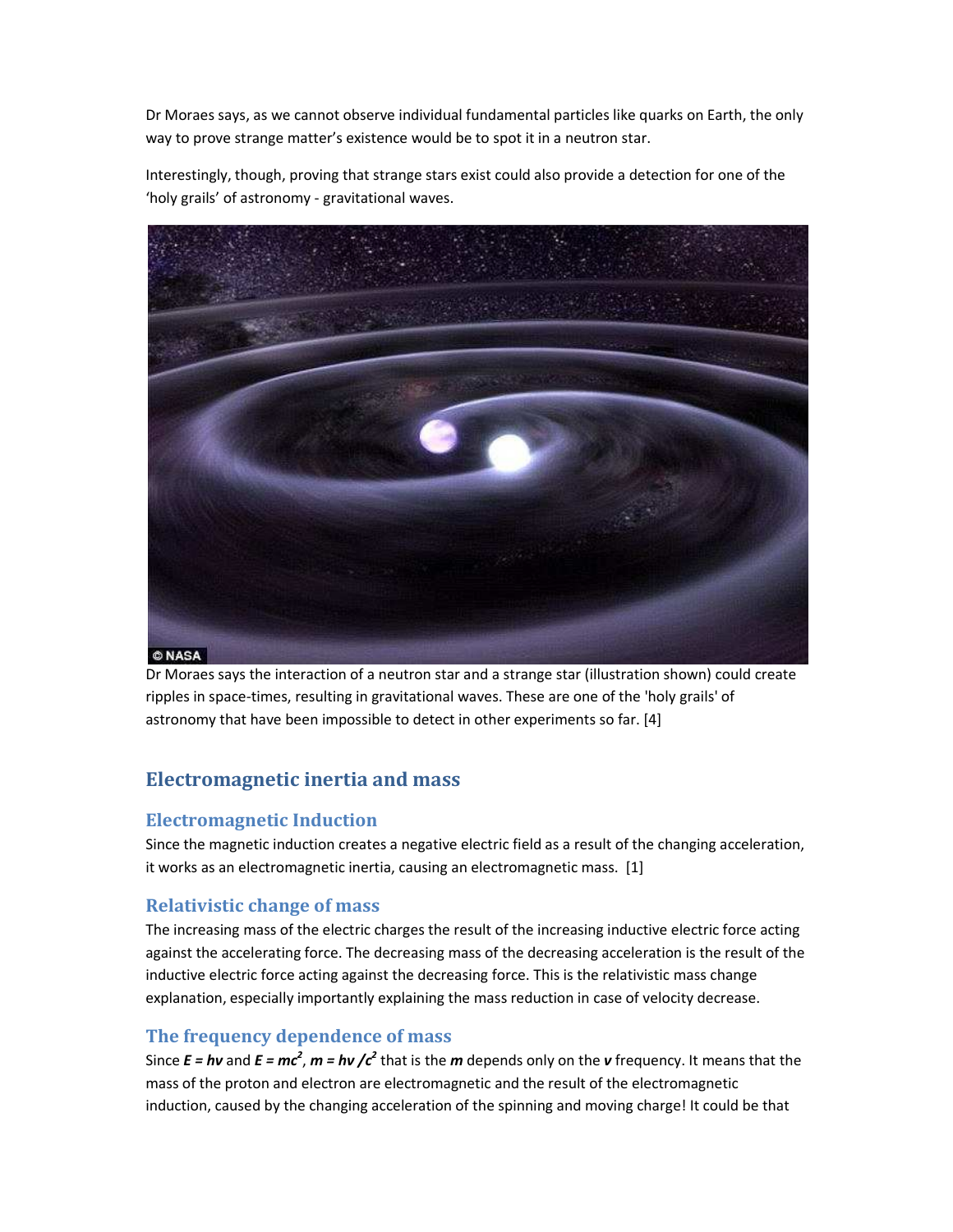the *m<sup>o</sup>* inertial mass is the result of the spin, since this is the only accelerating motion of the electric charge. Since the accelerating motion has different frequency for the electron in the atom and the proton, they masses are different, also as the wavelengths on both sides of the diffraction pattern, giving equal intensity of radiation.

If the mass is electromagnetic, then the gravitation is also electromagnetic effect caused by the accelerating Universe! The same charges would attract each other if they are moving parallel by the magnetic effect.

#### **Electron – Proton mass rate**

The Planck distribution law explains the different frequencies of the proton and electron, giving equal intensity to different lambda wavelengths! Also since the particles are diffraction patterns they have some closeness to each other – can be seen as a gravitational force. [2]

## **The Gravitational force**

The gravitational attractive force is basically a magnetic force.

The same electric charges can attract one another by the magnetic force if they are moving parallel in the same direction. Since the electrically neutral matter is composed of negative and positive charges they need 2 photons to mediate this attractive force, one per charges. The Bing Bang caused parallel moving of the matter gives this magnetic force, experienced as gravitational force.

Since graviton is a tensor field, it has spin = 2, could be 2 photons with spin = 1 together.

You can think about photons as virtual electron – positron pairs, obtaining the necessary virtual mass for gravity.

The mass as seen before a result of the diffraction, for example the proton – electron mass rate Mp=1840 Me. In order to move one of these diffraction maximum (electron or proton) we need to intervene into the diffraction pattern with a force appropriate to the intensity of this diffraction maximum, means its intensity or mass.

The Big Bang caused acceleration created radial currents of the matter, and since the matter is composed of negative and positive charges, these currents are creating magnetic field and attracting forces between the parallel moving electric currents. This is the gravitational force experienced by the matter, and also the mass is result of the electromagnetic forces between the charged particles. The positive and negative charged currents attracts each other or by the magnetic forces or by the much stronger electrostatic forces!?

The gravitational force attracting the matter, causing concentration of the matter in a small space and leaving much space with low matter concentration: dark matter and energy. There is an asymmetry between the mass of the electric charges, for example proton and electron, can understood by the asymmetrical Planck Distribution Law. This temperature dependent energy distribution is asymmetric around the maximum intensity, where the annihilation of matter and antimatter is a high probability event. The asymmetric sides are creating different frequencies of electromagnetic radiations being in the same intensity level and compensating each other. One of these compensating ratios is the electron – proton mass ratio. The lower energy side has no compensating intensity level, it is the dark energy and the corresponding matter is the dark matter.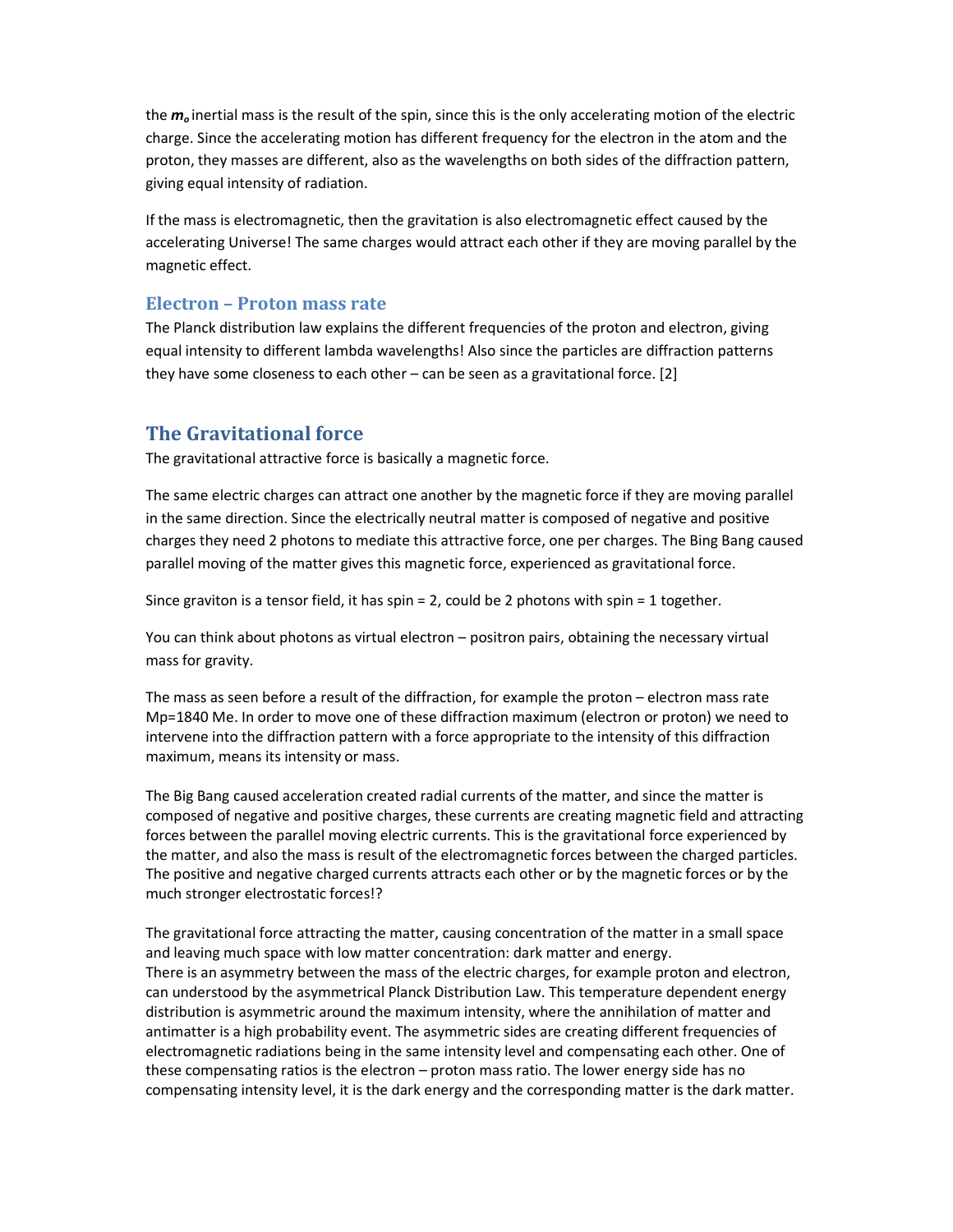# **The Graviton**

In physics, the graviton is a hypothetical elementary particle that mediates the force of gravitation in the framework of quantum field theory. If it exists, the graviton is expected to be massless (because the gravitational force appears to have unlimited range) and must be a spin-2 boson. The spin follows from the fact that the source of gravitation is the stress-energy tensor, a second-rank tensor (compared to electromagnetism's spin-1 photon, the source of which is the four-current, a first-rank tensor). Additionally, it can be shown that any massless spin-2 field would give rise to a force indistinguishable from gravitation, because a massless spin-2 field must couple to (interact with) the stress-energy tensor in the same way that the gravitational field does. This result suggests that, if a massless spin-2 particle is discovered, it must be the graviton, so that the only experimental verification needed for the graviton may simply be the discovery of a massless spin-2 particle. [3]

## **The Higgs boson**

By March 2013, the particle had been proven to behave, interact and decay in many of the expected ways predicted by the Standard Model, and was also tentatively confirmed to have + parity and zero spin, two fundamental criteria of a Higgs boson, making it also the first known scalar particle to be discovered in nature, although a number of other properties were not fully proven and some partial results do not yet precisely match those expected; in some cases data is also still awaited or being analyzed.

In my opinion, the best explanation of the Higgs mechanism for a lay audience is the one invented by David Miller. You can find it here: http://www.strings.ph.qmul.ac.uk/~jmc/epp/higgs3.html . The field must come first. The boson is an excitation of the field. So no field, no excitation. On the other hand in quantum field theory it is difficult to separate the field and the excitations. The Higgs field is what gives particles their mass.

There is a video that gives an idea as to the Higgs field and the boson. It is here: http://www.youtube.com/watch?v=RIg1Vh7uPyw . Note that this analogy isn't as good as the Miller one, but as is usually the case, if you look at all the analogies you'll get the best understanding of the situation.

Since the Higgs boson is necessary to the W and Z bosons, the dipole change of the Weak interaction and the change in the magnetic effect caused gravitation must be conducted. The Wien law is also important to explain the Weak interaction, since it describes the  $T_{\text{max}}$  change and the diffraction patterns change. [2]

## **Higgs mechanism**

The magnetic induction creates a negative electric field, causing an electromagnetic inertia. Probably it is the mysterious Higgs field giving mass to the charged particles? We can think about the photon as an electron-positron pair, they have mass. The neutral particles are built from negative and positive charges, for example the neutron, decaying to proton and electron. The wave – particle duality makes sure that the particles are oscillating and creating magnetic induction as an inertial mass, explaining also the relativistic mass change. Higher frequency creates stronger magnetic induction, smaller frequency results lesser magnetic induction. It seems to me that the magnetic induction is the secret of the Higgs field.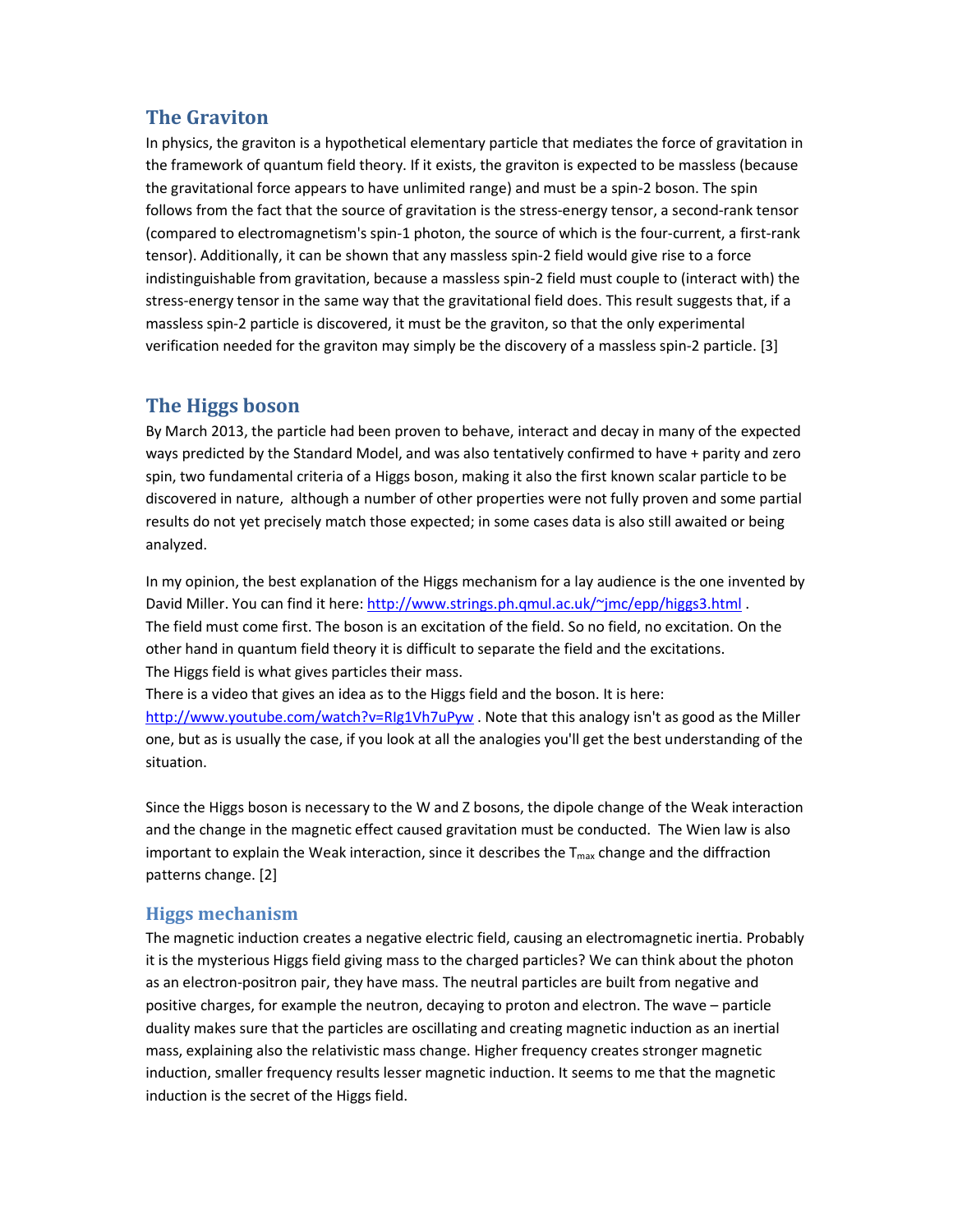In particle physics, the Higgs mechanism is a kind of mass generation mechanism, a process that gives mass to elementary particles. According to this theory, particles gain mass by interacting with the Higgs field that permeates all space. More precisely, the Higgs mechanism endows gauge bosons in a gauge theory with mass through absorption of Nambu–Goldstone bosons arising in spontaneous symmetry breaking.

The simplest implementation of the mechanism adds an extra Higgs field to the gauge theory. The spontaneous symmetry breaking of the underlying local symmetry triggers conversion of components of this Higgs field to Goldstone bosons which interact with (at least some of) the other fields in the theory, so as to produce mass terms for (at least some of) the gauge bosons. This mechanism may also leave behind elementary scalar (spin-0) particles, known as Higgs bosons.

In the Standard Model, the phrase "Higgs mechanism" refers specifically to the generation of masses for the W<sup>±</sup>, and Z weak gauge bosons through electroweak symmetry breaking. The Large Hadron Collider at CERN announced results consistent with the Higgs particle on July 4, 2012 but stressed that further testing is needed to confirm the Standard Model.

#### **What is the Spin?**

So we know already that the new particle has spin zero or spin two and we could tell which one if we could detect the polarizations of the photons produced. Unfortunately this is difficult and neither ATLAS nor CMS are able to measure polarizations. The only direct and sure way to confirm that the particle is indeed a scalar is to plot the angular distribution of the photons in the rest frame of the centre of mass. A spin zero particles like the Higgs carries no directional information away from the original collision so the distribution will be even in all directions. This test will be possible when a much larger number of events have been observed. In the mean time we can settle for less certain indirect indicators.

## **Conclusions**

The latest theory was proposed by Dr Pedro Moraes and Dr Oswaldo Miranda, both of the National Institute for Space Research in Brazil. They say that some types of neutron stars might be made of a new type of matter called strange matter. What the properties of this matter would be, though, are unknown - but it would likely be a 'liquid' of several types of sub-atomic particles. [4]

### **References**

[1] The Magnetic field of the Electric current and the Magnetic induction

http://academia.edu/3833335/The\_Magnetic\_field\_of\_the\_Electric\_current

[2] 3 Dimensional String Theory

http://academia.edu/3834454/3\_Dimensional\_String\_Theory

[3] Graviton Production By Two Photon and Electron-Photon Processes In Kaluza-Klein Theories With Large Extra Dimensions

http://arxiv.org/abs/hep-ph/9909392